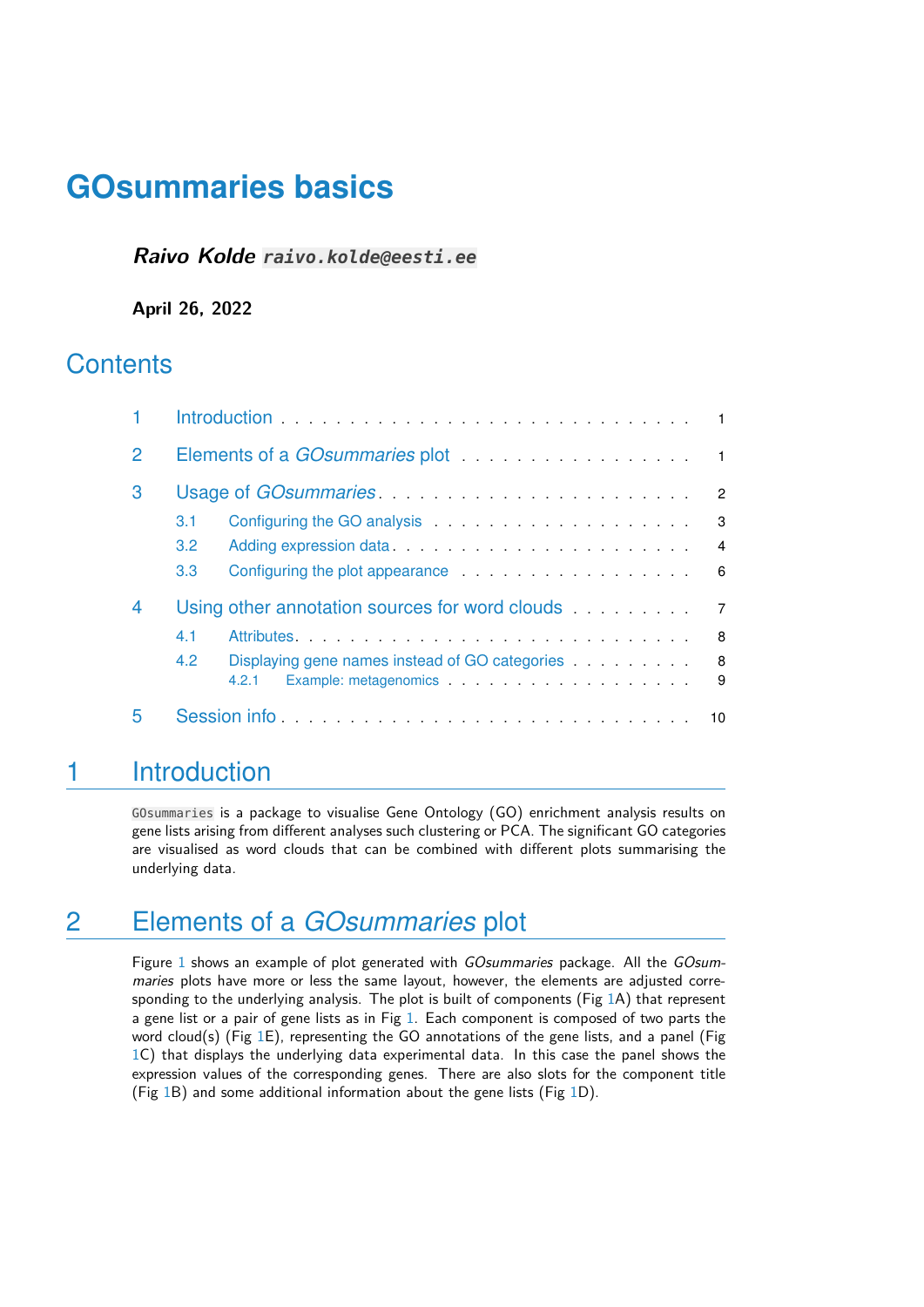In the word clouds the sizes of the GO categories indicate the strength of enrichment, relative to the other results of the same query. To make global comparison of the strength of enrichment possible we use different shades of grey.

<span id="page-1-1"></span>

protein complex assembly

cellular amino acid metabolic pr...DNA damage response, signal tran...

<span id="page-1-0"></span>**Figure 1: Elements of a GO summaries figure**

## 3 Usage of *GOsummaries*

positive regulation of cytokine ...

Measles

ce the object maries to create the object that has all the necessary information for drawing the plot and ies to actually draw the plot. In most cases the *GOsummaries* figures can be created using only two commands: gosum response to other organism plot.gosummaries to actually draw the plot.

The gosummaries function requires a set of gene lists as an input. It applies GO enrichment analysis to these gene lists using g:Profiler (http://biit.cs.ut.ee/gprofiler/) web toolkit and integrin−mediated signaling pathway saves the results into a gosummaries object. Then one can add experimental data and configure the slots for additional information.

However, this can be somewhat complicated. Therefore, we have provided several convenience functions to that generate the gosummaries objects based on the output of the most common analyses. We have functions gosummaries.kmeans,gosummaries.prcomp and gosummaries.MArrayLM, for k-means clustering, principal component analysis (PCA) and linear models with *[limma](http://bioconductor.org/packages/limma)*. These functions extract the gene lists right from the corresponding objects, run the GO enrichment and optionally add the experimental data in the right format.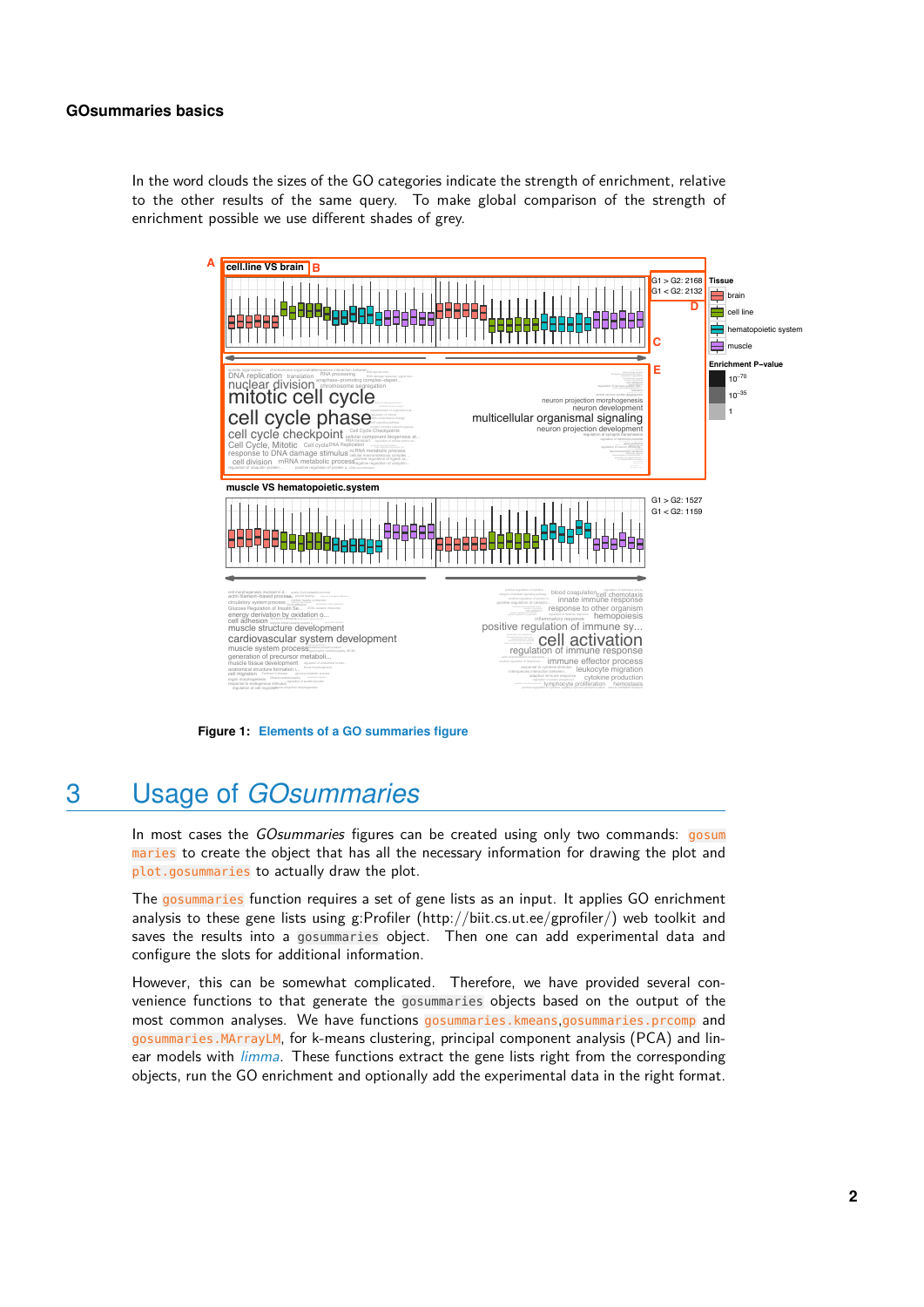The gosummaries can be plotted using the plot function. The figures might not fit into the plotting window, since the plot has to have rather strict layout to be readable. Therefore, it is advisable to write it into a file (file name can be given as a parameter).

Creating a simplest GOsummaries plot, starting from the gene lists goes as follows (example taken from ?GOsummaries):

```
> # Define gene lists
> genes1 = c("203485_at", "209469_at", "209470_s_at", "203999_at",
+ "205358_at", "203130_s_at", "210222_s_at", "202508_s_at", "203001_s_at",
+ "207957_s_at", "203540_at", "203000_at", "219619_at","221805_at",
+ "214046_at", "213135_at", "203889_at", "209990_s_at", "210016_at",
+ "202507_s_at","209839_at", "204953_at", "209167_at", "209685_s_at",
+ "211276_at", "202391_at", "205591_at","201313_at")
> genes2 = c("201890_at", "202503_s_at", "204170_s_at", "201291_s_at",
+ "202589_at", "218499_at", "209773_s_at", "204026_s_at", "216237_s_at",
+ "202546_at", "218883_s_at", "204285_s_at", "208659_at", "201292_at",
+ "201664_at")
> gl = list(List = list(genes1, genes2)) # Two lists per component
> # Construct gosummaries objects
> gs = gosummaries(gl)
> plot(gs, fontsize = 8, filename = "figure2.pdf")
```


**Figure 2: Simplest GO summaries figure**

In this example we had only the gene lists and no additional data to display in panel. In these situations GOsummaries displays by default just the number of genes.

These gene lists can be also displayed as separate components if the input gene list would have been constructed a bit differently.

```
> gl = list(List1 = genes1, List2 = genes2)
```
### 3.1 Configuring the GO analysis

Main task for the gosummaries function is to perform the GO enrichment analysis. To be able to fit the GO enrichment results into the word cloud, we have to reduce their number quite a bit. We have defined some default parameters for this. Still, there might be a need to adjust those parameters. These parameters apply to all versions of the gosummaries function.

In the first step we throw out results from less interesting GO branches. For example, by default we throw out results from Molecular Function and Cellular Component branch, since the results are often not as interesting. But this behaviour can be changed using the go\_branches parameter.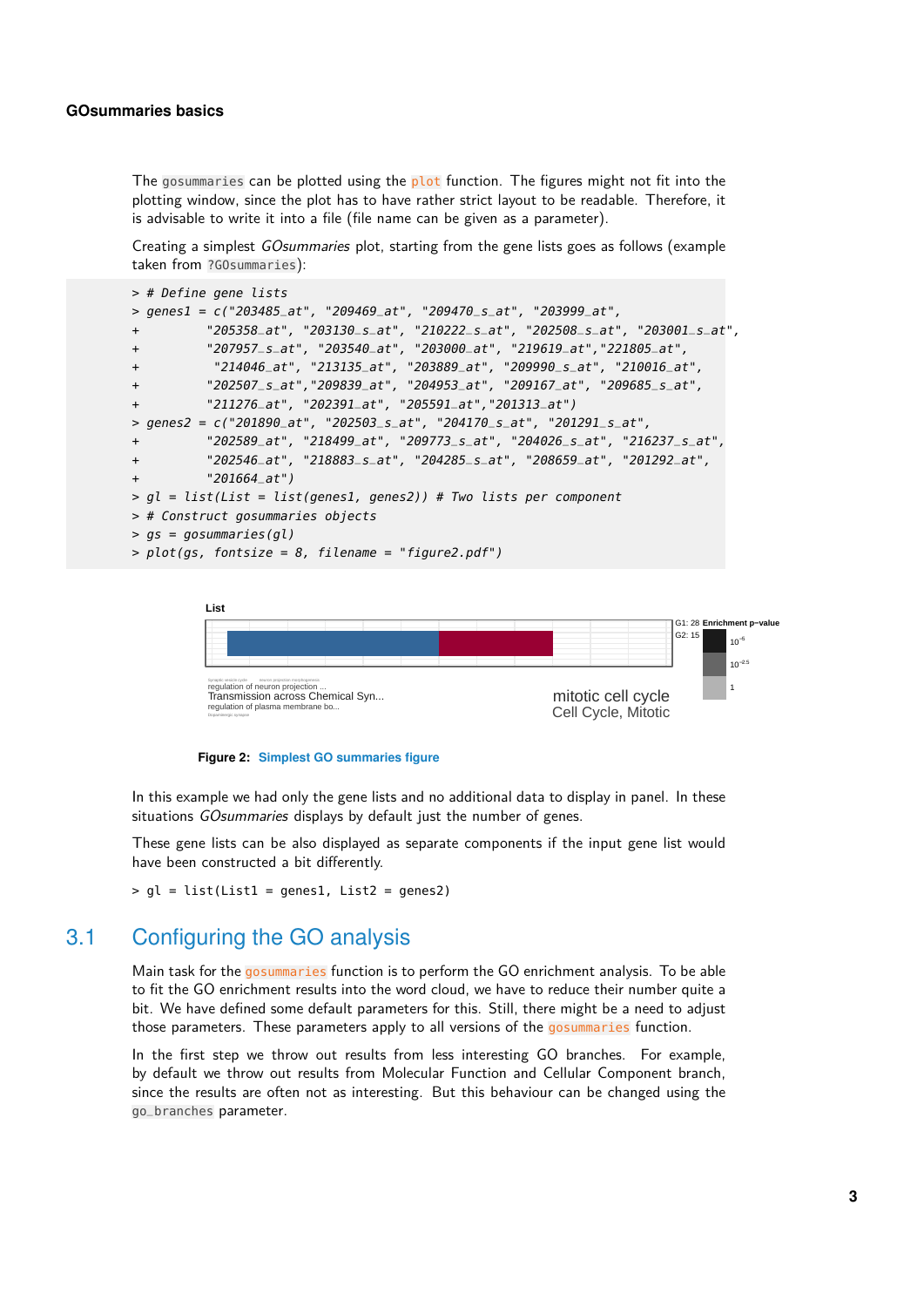Then we throw out categories that are either too big or too small, since very small categories might not describe the gene list as a whole and very large categories on contrary can be too generic. The exact values for these parameters can be controlled by parameters min\_set\_size and max\_set\_size

Finally we have set an upper limit for the number of categories to display, this can be changed using max\_signif parameter. Of course, one can change also the p-value threshold with max\_p\_value.

<span id="page-3-0"></span>It is also important to note that we assume, that the gene lists are ordered. If they are not then the option ordered\_query should be set to FALSE.

### 3.2 Adding expression data

In case of clustering and differential expression there is an option to display expression data alongside the word clouds (see Figure  $1$ ). In there, each boxplot represents the distribution of expression values of the genes in the current list in one particular sample. If samples correspond to different classes, tissues or treatments then it can be shown with different colours.

In gosummaries.kmeans and gosummaries.MArrayLM we have special parameters to add the expression data and its annotations: exp and annotation. The exp variable takes in an expression matrix, where rows correspond to genes and columns to samples. The correct expression values are extracted, based on the row names. Therefore, gene names in the gene list have to be present in the expression matrix. The annotation parameter accepts a data. frame where each row describes one sample. Therefore, the column names of exp have to be present in the row names of annotation.

Here is an example of adding the expression data:

```
> data(tissue_example)
> # Filter genes and perform k-means
> sd = apply(tissue_example$exp, 1, sd)
> exp2 = tissue_example$exp[sd > 0.75,]
> exp2 = exp2 - apply(exp2, 1, mean)> kmr = kmeans(exp2, centers = 6, iter.max = 100)
> # Create gosummaries object
> exp2[1:6, 1:5]
          GSM123197.CEL 356362160.CEL GSM123234.CEL 356360072.CEL
1294_at -0.4670833 -0.7170833 -0.9470833 -0.5270833
1405_i_at -0.8975000 -1.1775000 -0.5875000 -0.9275000
200002_at -0.3045833 -0.8645833 -0.6345833 -0.7145833
200003_s_at -0.5841667 -1.0541667 -0.8141667 -0.8741667
200005_at -1.0491667 -0.3991667 -0.7791667 -1.0291667
200008_s_at -0.5475000 -0.5275000 -0.8775000 -0.1675000
         356362624.CEL
1294_at -0.6870833
1405_i_at -1.4975000
200002_at -0.9745833
200003_s_at -0.8241667
200005_at -0.6591667
200008_s_at -0.5675000
```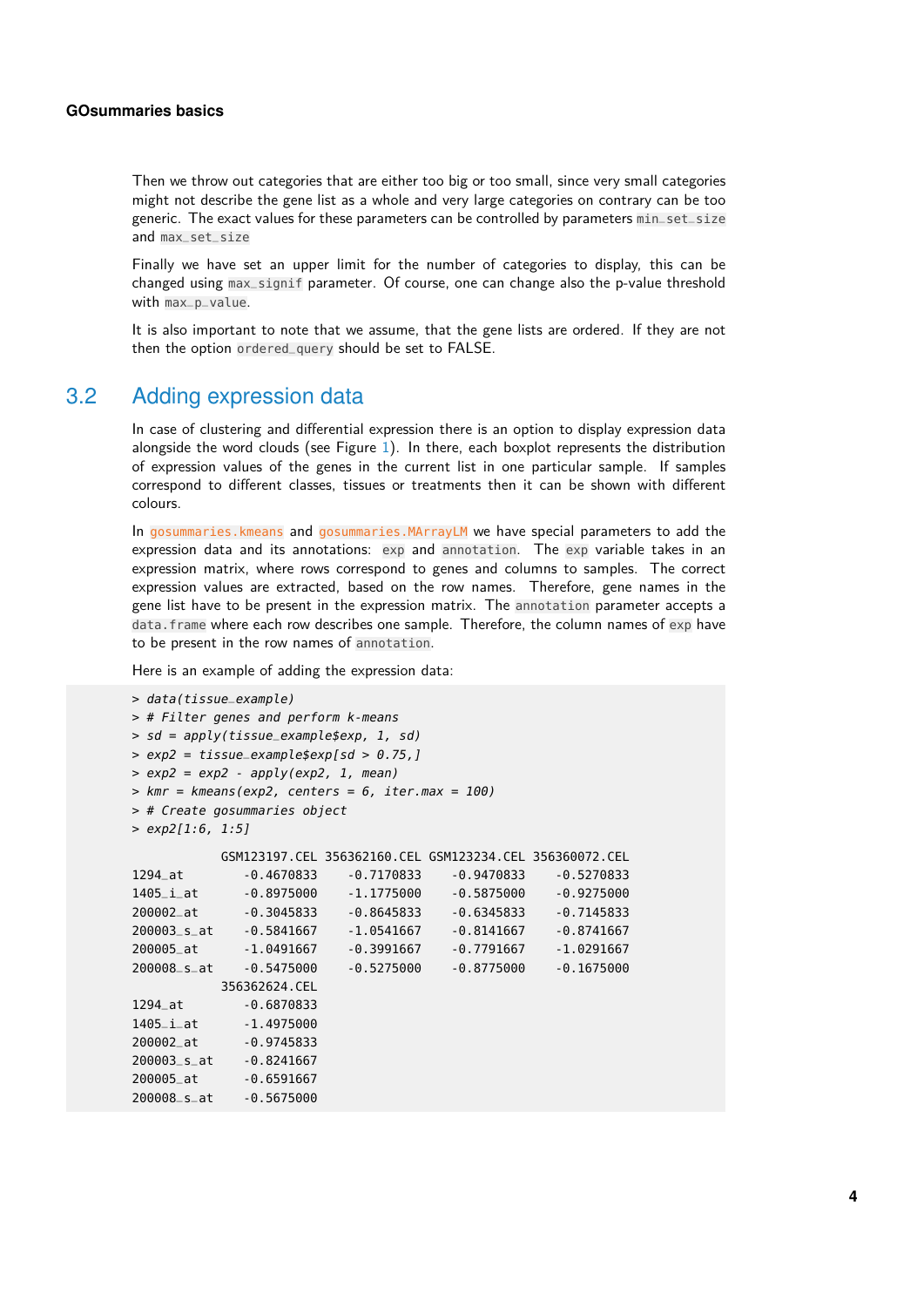```
> head(tissue_example$annot)
           Tissue Metal5 Meta4
GSM123197.CEL brain solid tissue non neoplastic disease disease
356362160.CEL brain solid tissue non neoplastic disease disease
GSM123234.CEL brain normal solid tissue normal
356360072.CEL brain solid tissue non neoplastic disease disease
356362624.CEL brain normal solid tissue normal
356367950.CEL brain normal solid tissue normal
```

```
> gs_k = gosummaries(kmr, components = 1:2, exp = exp2, annotation = tissue_example$annot)
> plot(gs_kmeans, fontsize = 8, classes = "Tissue", filename = "figure3.pdf")
```


**Figure 3: K-means plot with added expression data**

If one wants to add expression data to a custom gosummaries object then it is possible to use a function add\_expression.gosummaries that adds the expression data to an existing gosummaries object. The other parameters exp and annotation work as described above. For example, if we want to add expression data to the gosummaries object from the first example, we can write.

```
> data(tissue_example)
> gs_exp = add_expression.gosummaries(gs, exp = tissue_example$exp,
annotation = tissue_example$annot)
Using as id variables
Using as id variables
```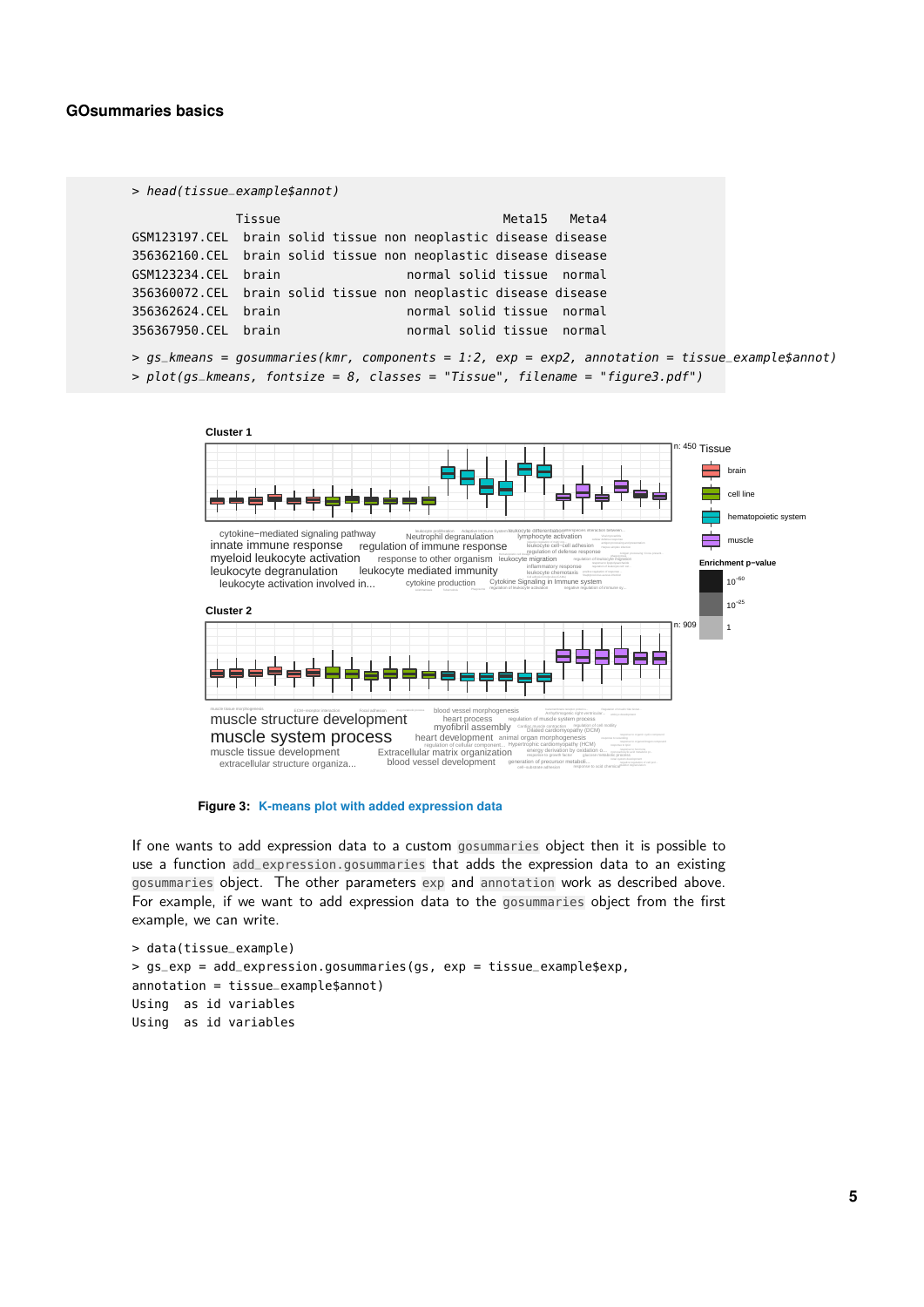### 3.3 Configuring the plot appearance

The layout of the plot is fixed. However, it is still possible to configure some parameters. For example, the proportions of the panel area with parameters panel\_height and panel\_width. The unit for these measures is lines of text. Using these units keeps the proportions of the plot similar even if we change the fontsize. The panel height parameter is most useful if one wants to omit the panel area completely. Then one can set the panel\_height to 0.

The content of the panels is drawn by the function that is specified in the panel\_plot parameter. If one uses the built-in functions, such as gosummaries.prcomp, gosummaries.kmeans, etc. then the most suitable panel drawing function is selected automatically. Without any expression data, only the number of genes is displayed in there. In case of PCA, we display projection of the values to the principal component as histogram. For clustering and differential expression we show the boxplots of the expression in different samples. Instead of boxplot, one can use also the violin plot (panel\_violin) or combination of boxplot and violin plot (panel\_violin\_box).

All the panel drawing functions basically generate a  $ggplot2$  plot based on the Data slot in a component of gosummaires object. From there we extract the plot area to display in panel and also the legend. In principle it is possible to define your own functions, as long as its input and output are match our functions and it conforms to the data in the Data slot in the components of gosummaires object. See the help of panel\_boxplot and the source of these functions for more information.

If one wants to make smaller changes to the panels, such as, change the colour scheme, then for this we have easier means than defining new panel function. With the parameter panel\_customize one can specify a function that modifies the plot created with the panel\_plot function. For example the default function customize looks like this.

```
function(p, par){
p = p + ggplot2::scale_fill_discrete(par$classes)
return(p)
}
```
To select a different colour scheme one can modify that function and and give it to the plot.gosummaires function.

```
> cust = function(p, par){
+ p = p + scale_fill_brewer(par$classes, type = "qual", palette = 2)
+ return(p)
+ }
> plot(gs_kmeans, panel_plot = panel_violin, panel_customize = cust,
+ classes = "Tissue", components = 1:2, filename = "ex3.pdf")
```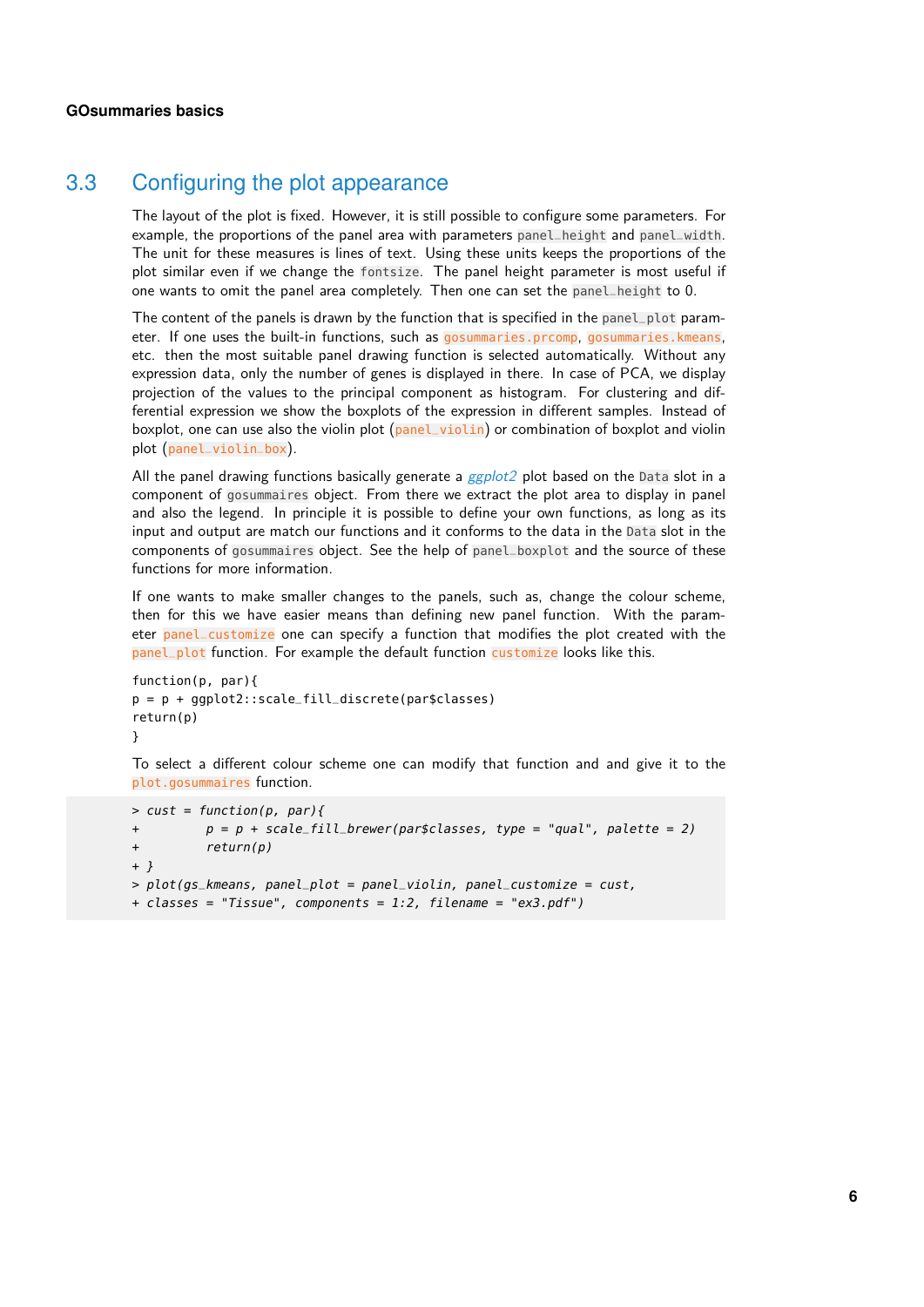

**Figure 4: K-means plot with modified color scheme and violin plots instead of boxplots**

## 4 Using other annotation sources for word clouds

<span id="page-6-0"></span>Right now the default pipeline always runs a g:Profiler query on the given genes and displays the results as word clouds. However, there are several situations where it would be reasonable to use data from some other source in the word clouds. For example, other GO enrichment tools might give more reasonable results.

For such cases there is a parameter wc\_data in gosummaries.default where one can enter arbitrary data that will be shown on word clouds. The input structure is similar to the gene list input , only instead of vectors with gene names it requires data frames with two columns: "Term" and "Score". Where Term is the text that is being drawn and Score determines its size.

```
> wcd1 = data.frame(Term = c("KLF1", "KLF2", "POU5F1"), Score = c(0.05, 0.001, 0.0001))
> wcd2 = data.frame(Term = c("CD8", "CD248", "CCL5"), Score = c(0.02, 0.005, 0.00001))
```
To get one word cloud per block use flat list.

```
> qs = qosummaries(wc_data = list(Results1 = wcd1, Results2 = wcd2))> plot(gs, filename = "figure5.pdf")
```
To get two word clouds per block use neted lists.

> # To get two word clouds per block use neted lists > gs = gosummaries(wc\_data = list(Results = list(wcd1, wcd2))) > plot(gs, filename = "figure6.pdf")

<span id="page-6-1"></span>One can also add the gene lists when specifying wc\_data, but they can be in many cases omitted. This option makes it easy to incorporate the GO enrichment results from other tools.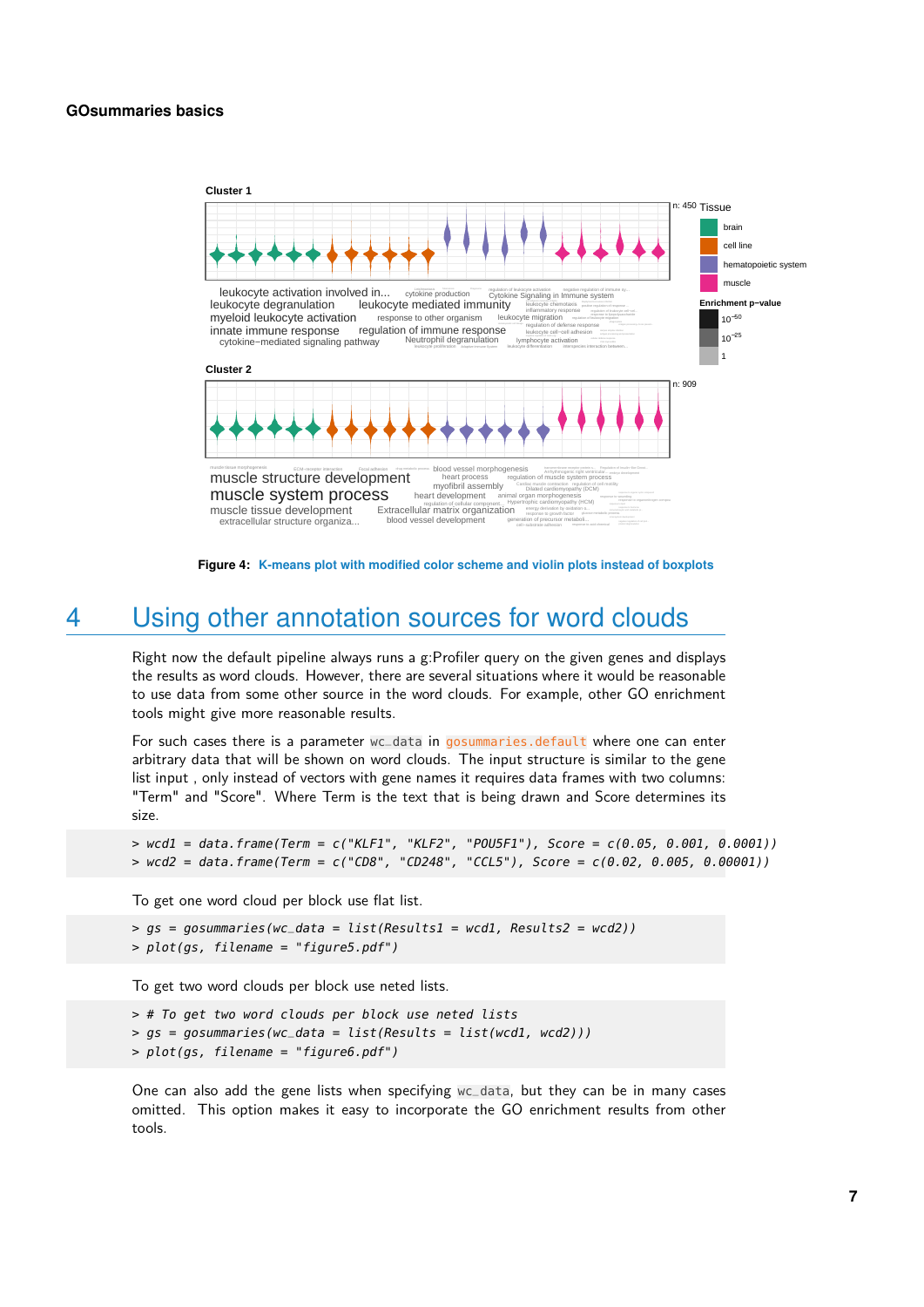

#### **Results**



**Figure 6: User supplied wordcloud data as one components**

### 4.1 Attributes

Several general properties of the plot are stored in the attributes of gosummaries object. If needed, these can be changed using the attr function.

- score\_type: Specifies how to handle the scores associated to words in word clouds. In case of "count", the score is expected to be positive and the word sizes are directly proportional to the scores. In case of "p-value", the word sizes are proportional to  $-\log_{10}$  of the score.
- wc\_algorithm Specifies the word cloud layout algorithm. In case of "top", the word placement starts from the top corner, in case of "middle" from the centre of left or right side of the box.
- <span id="page-7-0"></span>• wordcloud\_legend\_title Gives the title of the word cloud.

### 4.2 Displaying gene names instead of GO categories

If the gene lists or the whole dataset is very small then the GO analysis might not give many significant results. In these cases it would be more reasonable to show the names of genes instead. It is possible to add the gene lists as described above with wc\_data. However, more convenient means are implemented for PCA, limma and MDS results in gosummaries.prcomp, gosummaries.MArrayLM and gosummaries.matrix respectively.

In each case there is a parameter show\_genes that toggles if gene names or GO categories are shown. The parameters to decide the importance for different genes vary between these functions. For PCA we use the size of the component loadings, for limma we use the adjusted p-value and for MDS we use the p-values of Spearman rank correlation with the components.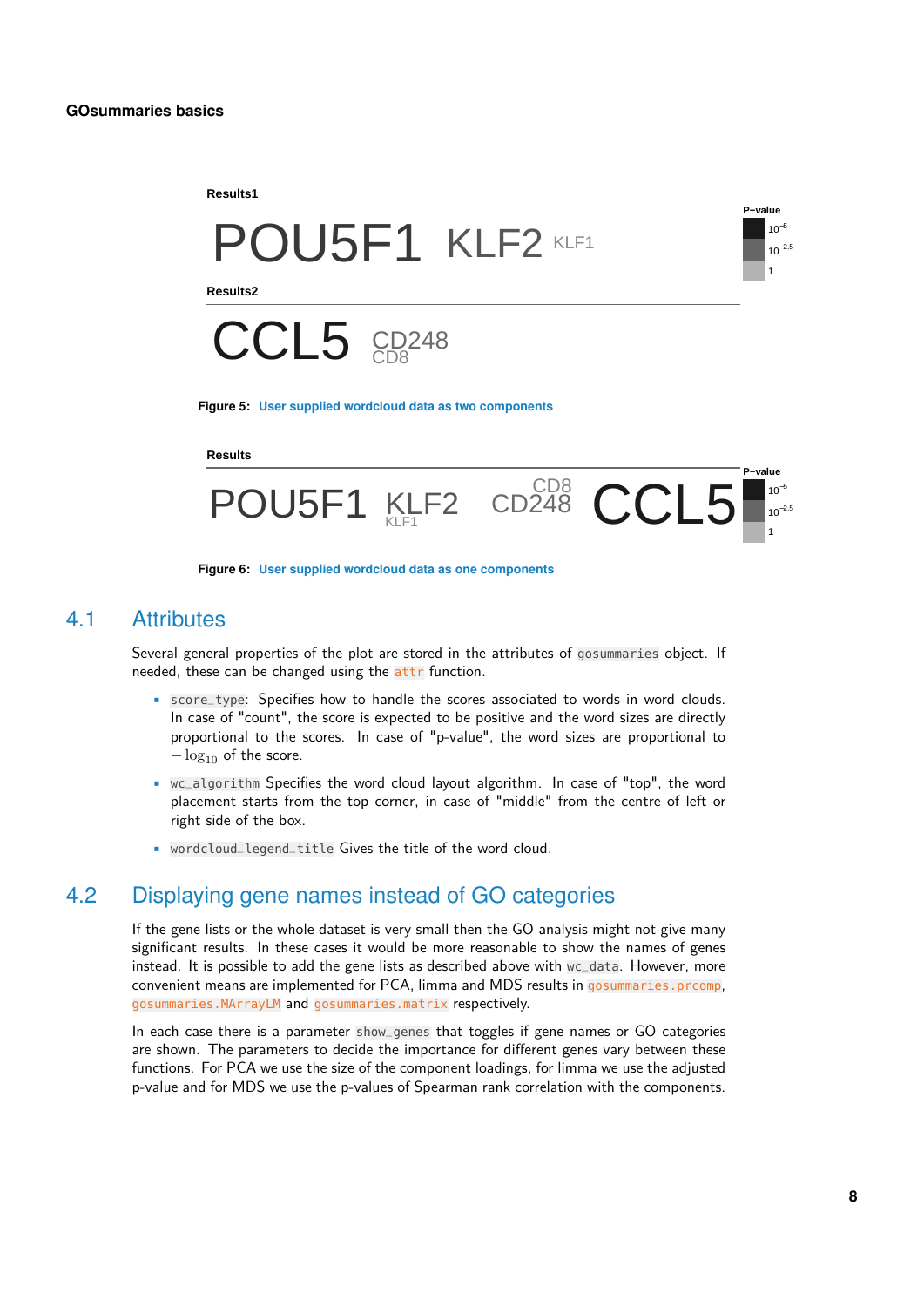As gene identifiers in expression matrices can be unintelligible then by default these functions convert the identifiers into gene names using gconvert function from  $gProfileR$  package. It is possible to turn this function off as well by setting parameter gconvert\_target to NULL.

These options are especially important when use GOsummaries on data that is not describing genes. For example, PCA analysis is often used for other high throughput experiments, such as metabolomics and metagenomics. Using the GOsummaries approach on these datasets can be very revealing.

### 4.2.1 Example: metagenomics

<span id="page-8-0"></span>Principal Coordinate Analysis is very common on metagenomics data. To conveniently visualise these results with GOsummaries, there is a function gosummaries.matrix. Since the rows represent taxa instead of genes we cannot use GO enrichment analysis, but we can show the names of taxons.

```
> data(metagenomic_example)
> # Run Principal Coordinate Analysis on Bray-Curtis dissimilarity matrix
> pcoa = cmdscale(vegdist(t(metagenomic_example,otu), "bray"), k = 3)> # By turning off the GO analysis we can show the names of taxa
> gs = gosummaries(pcoa, metagenomic_example$otu, metagenomic_example$annot,
                   show\_genes = T, gconvert_target = NULL, n_genes = 30)
> plot(qs, class = "BodySite", fontsize = 8, file = "figure7.pdf")
```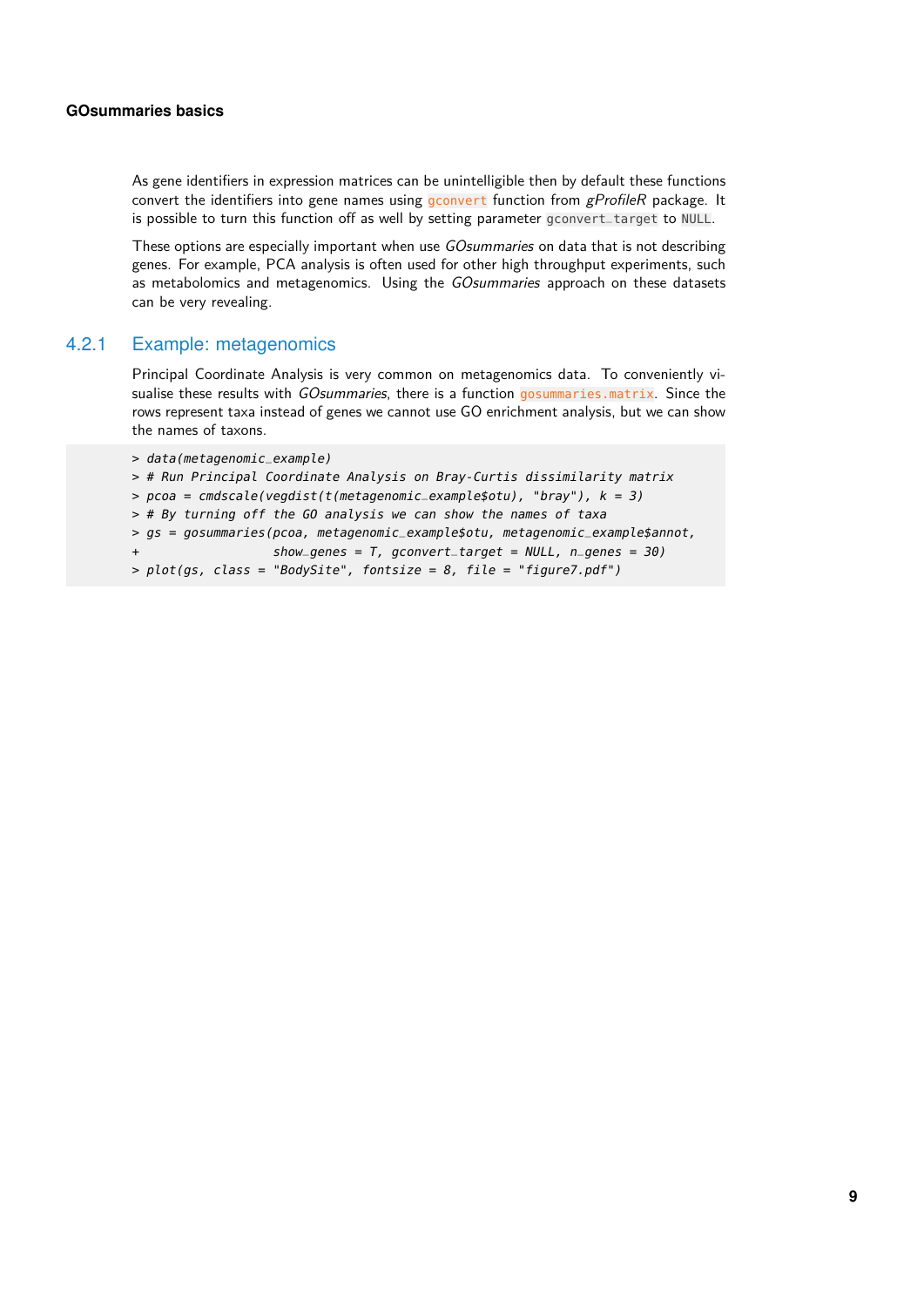



## 5 Session info

```
> sessionInfo()
```
R version 4.2.0 RC (2022-04-21 r82226) Platform: x86\_64-pc-linux-gnu (64-bit) Running under: Ubuntu 20.04.4 LTS

Matrix products: default BLAS: /home/biocbuild/bbs-3.16-bioc/R/lib/libRblas.so LAPACK: /home/biocbuild/bbs-3.16-bioc/R/lib/libRlapack.so

locale: [1] LC\_CTYPE=en\_US.UTF-8 LC\_NUMERIC=C [3] LC\_TIME=en\_GB LC\_COLLATE=C